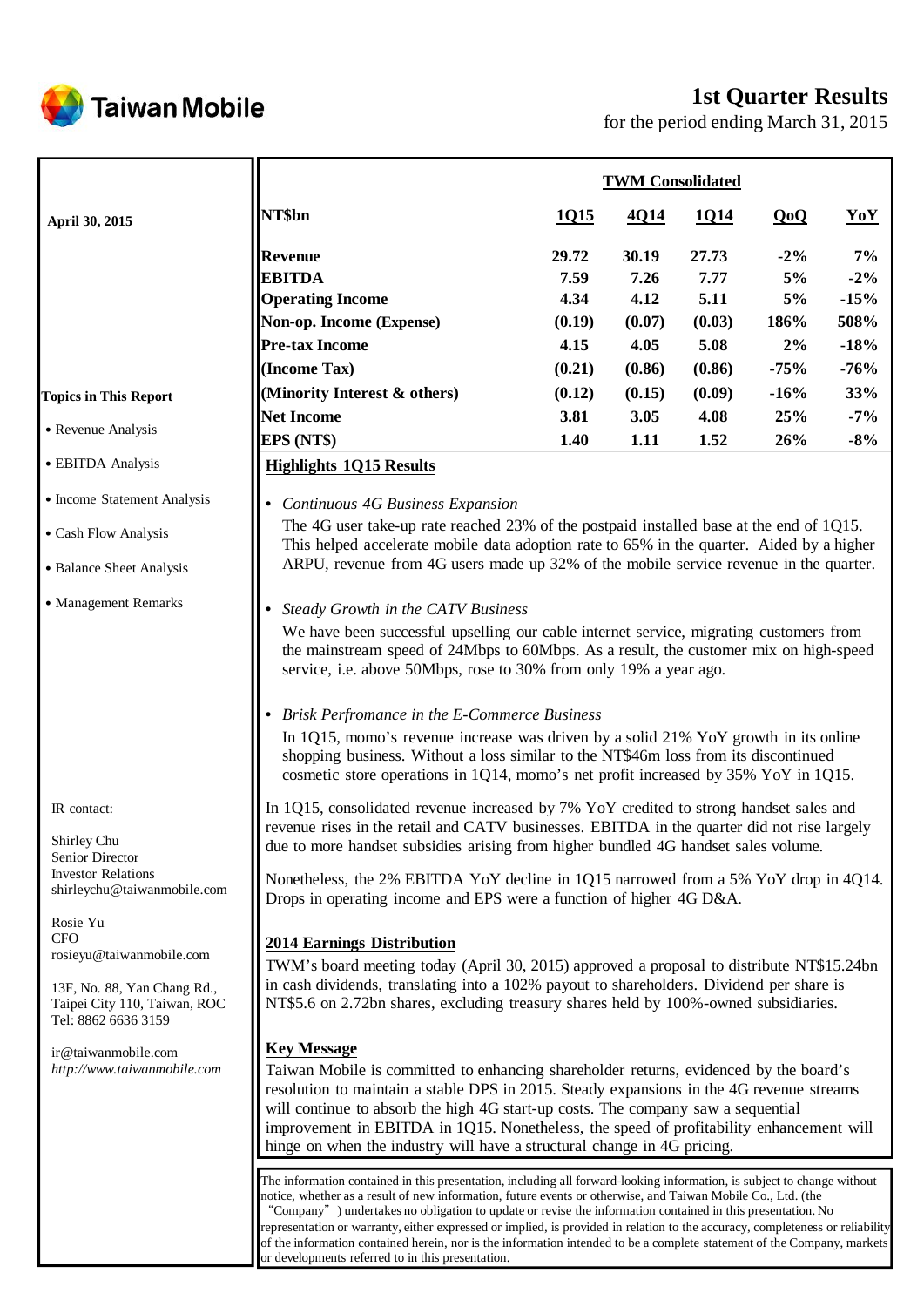

#### **o I. Revenue Analysis**

#### **Table 1. Key Operational Data**

| <b>Revenue (NT\$bn)</b> | 1Q15  | 4Q14  | 1Q14  | Q <sub>o</sub> Q | YoY     |
|-------------------------|-------|-------|-------|------------------|---------|
| Telecom                 | 21.81 | 22.22 | 20.53 | $-2\%$           | 6%      |
| Mobile Service          | 13.35 | 13.58 | 13.41 | $-2\%$           | 0%      |
| Device Sales            | 6.74  | 6.89  | 5.24  | $-2\%$           | 28%     |
| Fixed-line              | 0.80  | 0.83  | 0.83  | $-3\%$           | $-4\%$  |
| IDD                     | 0.37  | 0.39  | 0.47  | $-4%$            | $-21\%$ |
| ISR & Others            | 0.56  | 0.54  | 0.58  | 5%               | $-2\%$  |
| <b>CATV</b>             | 1.62  | 1.61  | 1.58  | $1\%$            | 3%      |
| - Pay-TV related        | 1.11  | 1.11  | 1.09  | 1%               | 2%      |
| - Broadband             | 0.32  | 0.31  | 0.30  | 1%               | 6%      |
| - Content & others      | 0.19  | 0.20  | 0.19  | $-1\%$           | 0%      |
| momo                    | 6.26  | 6.33  | 5.66  | $-1\%$           | 11%     |
| - Online shopping       | 4.07  | 4.11  | 3.35  | $-1\%$           | 21%     |
| - TV shopping & others  | 2.19  | 2.22  | 2.31  | $-1\%$           | $-5\%$  |
| Others <sup>1</sup>     | 0.14  | 0.12  | 0.04  | 12%              | 252%    |

Note 1: Other revenue primarily consists of rental income related to leases on commercial space owned by our 49.9%-held Taipei New Horizon Co., Ltd., which became a consolidated entity on Feb 21, 2014.

|                               | 1Q15    | <b>4014</b> | <b>1014</b> | QoQ    | YoY    |
|-------------------------------|---------|-------------|-------------|--------|--------|
| <b>Mobile Subscribers (K)</b> | 7,370   | 7,430       | 7,306       | $-1\%$ | 1%     |
| - Postpaid                    | 6,012   | 6,056       | 6,098       | $-1\%$ | $-1\%$ |
| <b>Monthly Churn</b>          | $2.6\%$ | 2.7%        | 2.0%        |        |        |
| - Postpaid                    | 1.7%    | 1.7%        | 1.6%        |        |        |
| MOU(bn)                       | 2.76    | 2.86        | 3.29        | $-3%$  | $-16%$ |
| Pay-TV Subs (K)               | 589     | 588         | 585         | $0\%$  | 1%     |
| Cable Broadband Subs (K)      | 193     | 190         | 182         | 2%     | 6%     |
| $DTV$ Subs $(K)$              | 180     | 172         | 141         | 5%     | 27%    |

| <b>ARPU (NT\$)</b>               | <b>1015</b> | <b>4014</b> | <b>1014</b> | Q <sub>o</sub> Q | YoY    |
|----------------------------------|-------------|-------------|-------------|------------------|--------|
| <b>Wireless (Residual Value)</b> |             |             |             |                  |        |
| Postpaid                         | 835         | 843         | 831         | $-1\%$           | 0.3%   |
| <b>Blended</b>                   | 724         | 725         | 737         | 0%               | $-2\%$ |
| <b>Cable MSO</b>                 |             |             |             |                  |        |
| <b>Basic TV</b>                  | 494         | 493         | 495         | 0%               | 0%     |
| <b>Broadband</b>                 | 545         | 545         | 543         | 0%               | 0%     |
| <b>DTV</b>                       | 133         | 133         | 137         | 0%               | $-3%$  |
| $B$ lended <sup>1</sup>          | 810         | 806         | 791         | 1%               | 2%     |

Note 1: Cable TV & broadband related revenue (excluding content agency) divided by CATV subscriber number

#### *Telecom:*

The 4G user take-up rate reached 23% of the postpaid installed base at the end of 1Q15. This helped accelerate mobile data adoption rate to 65% in the quarter. Aided by a higher ARPU, revenue from 4G users made up 32% of the mobile service revenue in the quarter. Adjusting for a higher base of mobile game revenue in 1Q14, our mobile service revenue would have grown 1% YoY in 1Q15. We also had higher 3G customer churns, which hindered part of the revenue growth.

Legacy voice revenue of the fixed line service and IDD revenue were still under pressure.

We saw higher churn rates of non-4G users as we allocated most of the company's resources to the 4G business.

## *Cable:*

Benefiting from continual increases in digital TV service adoption and organic growth in basic TV subscriptions, 1Q15 pay-TV related revenue was up by 2% from a year ago.

Broadband revenue maintained a mid-single digit YoY growth on the back of a steady increase in the cable internet subscriber base. We have been successful upselling our cable internet service, migrating customers from the mainstream speed of 24Mbps to 60Mbps. As a result, the customer mix on high-speed service, i.e. above 50Mbps, rose to 30% from only 19% a year ago.

Blended ARPU still grew 2% YoY as a result of our upselling strategy.

#### *momo*

momo's revenue increase was mainly due to a solid 21% YoY growth in the online shopping business.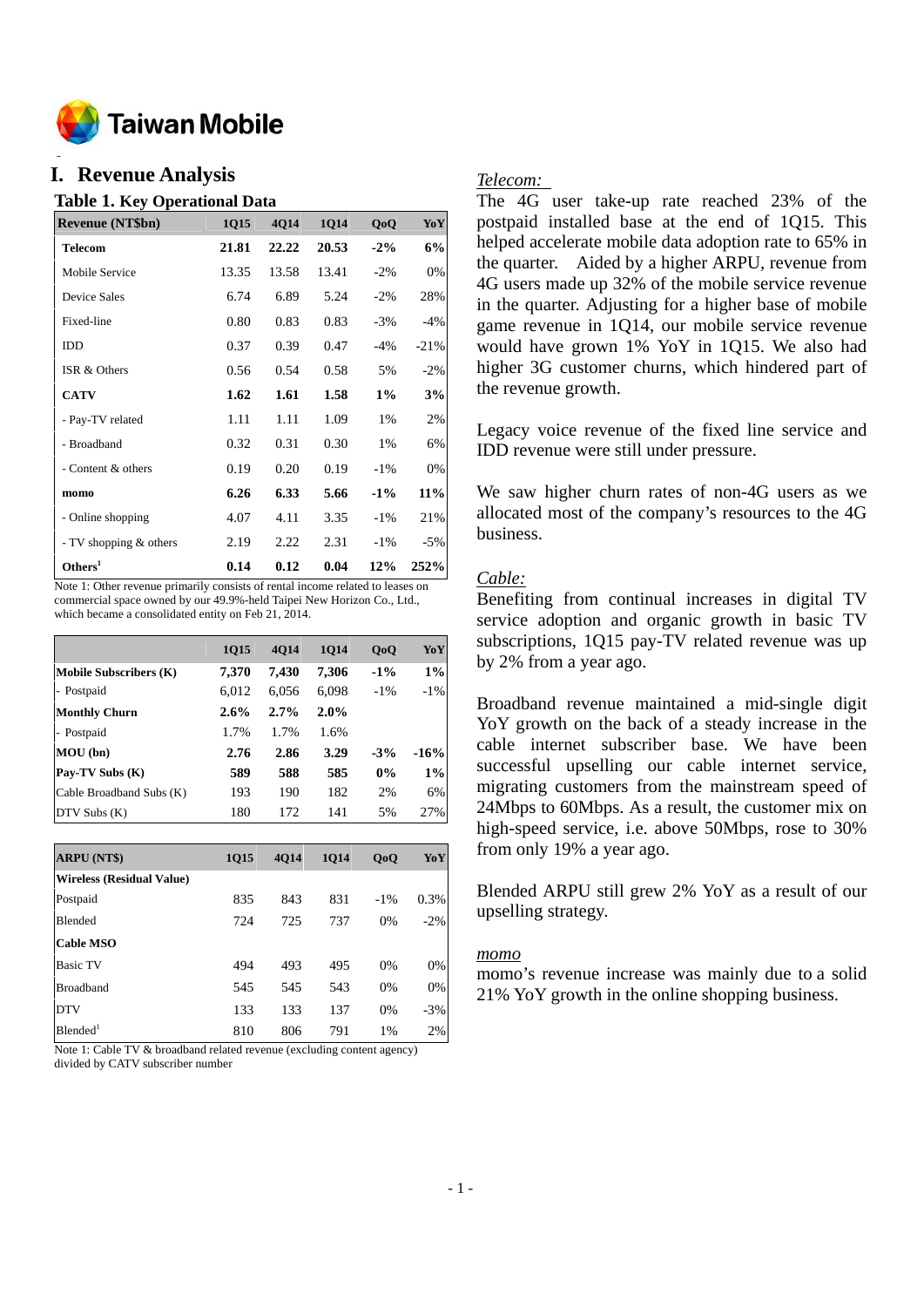

# **II. EBITDA Analysis**

## **Table 2. EBITDA Breakdown**

| NT\$bn                | 1Q15  | 4Q14  | 1Q14  | Q <sub>o</sub> Q           | YoY                                                                   |
|-----------------------|-------|-------|-------|----------------------------|-----------------------------------------------------------------------|
| <b>EBITDA</b>         | 7.59  | 7.26  | 7.77  | 5%                         | $-2\%$                                                                |
| - Telecom             | 6.33  | 5.95  | 6.57  | 6%                         | $-4%$                                                                 |
| - CATV                | 0.89  | 0.86  | 0.86  | 4%                         | 3%                                                                    |
| $-$ momo <sup>1</sup> | 0.33  | 0.39  | 0.32  | $-15%$                     | 4%                                                                    |
| - others              | 0.05  | 0.05  | 0.02  | $-4\%$                     | 106%                                                                  |
| <b>Margin</b>         | 25.6% | 24.0% |       | $28.0\%$ +1.5ppts -2.5ppts |                                                                       |
|                       |       |       |       |                            |                                                                       |
| - Telecom             | 29.0% | 26.8% | 32.0% | $+2.2$ ppts                |                                                                       |
| - CATV                | 54.7% | 53.0% | 54.5% | $+1.7$ ppts                |                                                                       |
| - momo                | 5.2%  | 6.1%  | 5.6%  | $-0.8$ ppts                |                                                                       |
| - others              | 35.8% | 41.6% | 61.2% |                            | $-3.0$ ppts<br>$+0.2$ ppts<br>$-0.3$ ppts<br>$-5.8$ ppts $-25.4$ ppts |

| D&A         | 3.25   | 3.14 | 2.66 | 4%        | 22%       |
|-------------|--------|------|------|-----------|-----------|
| - Telecom   | 2.90   | 2.80 | 2.38 | 4%        | 22%       |
| - CATV      | 0.23   | 0.22 | 0.19 | 3%        | 20%       |
| - momo      | 0.03   | 0.04 | 0.03 | $-4%$     | 1%        |
| - others    | 0.05   | 0.04 | 0.02 | 22%       | 185%      |
| <b>EBIT</b> | 4.34   | 4.12 | 5.11 | 5%        | $-15%$    |
| - Telecom   | 3.42   | 3.15 | 4.20 | 9%        | $-18%$    |
| - CATV      | 0.66   | 0.63 | 0.67 | 4%        | $-2\%$    |
| - momo      | 0.29   | 0.35 | 0.28 | $-16%$    | 4%        |
| - others    | (0.00) | 0.01 | 0.01 | <b>NM</b> | <b>NM</b> |

Note: The combined total of telecom, CATV, momo and others does not equal the consolidated total of each account due to minor adjustments and eliminations.

#### **Table 3. Non-operating Item**

| NT\$bn                      | 1015   | 4014   | 1014   | 0 <sub>0</sub> | YoY    |
|-----------------------------|--------|--------|--------|----------------|--------|
| <b>Non-Operating</b>        | (0.19) | (0.07) | (0.03) | 186%           | 508%   |
| -Net Interest Expense       | (0.14) | (0.11) | (0.13) | 32%            | 10%    |
| - Write-off Loss            | (0.04) | (0.37) | (0.07) | $-90%$         | $-49%$ |
| -Other revenue<br>(Expense) | (0.02) | 0.41   | 0.17   | NM             | NM     |

### EBITDA Analysis

Telecom EBITDA YoY decline narrowed to 4% from 8% in 4Q14, relieved from margin pressure as a result of the new iPhone launch. YoY EBITDA growth from momo and the CATV business also remained healthy. Overall, the YoY decline in consolidated EBITDA contracted from 5% a quarter ago to only 2% in 1Q15.

Rising revenues in HBG's broadband and DTV businesses supported a YoY increase to its EBIDTA for the quarter. The sequential EBITDA margin expansion was due to the implementation of stringent expense controls.

In an aim to level up service quality, momo invested more in the warehousing, logistics, and call center areas, which had a short-term impact on its margin for the quarter. Though the TV home shopping business failed to see a YoY increase in revenue, it still registered EBITDA growth from a year ago, on the back of better profitability.

### D&A Analysis

In 1Q15, telecom D&A expense increased YoY as a reflection of an expanding 4G network rollout and the amortization of the 4G license fees starting once 4G launched on the 700MHz and 1800MHz bands in June and September of 2014, respectively.

An increase in CATV D&A expense was due to a rising depreciation expense from a growing installed base for the digital set-top-boxes.

### Non-Operating Item Analysis

In 1Q15, non-operating expense increased YoY as a result of recognizing a one-off gain from the disposal of an unused parcel of land in 1Q14. The sequential increase of non-operating expense was mainly due to the reversal of provisions booked in 4Q14 after winning a case against a dissenting shareholder.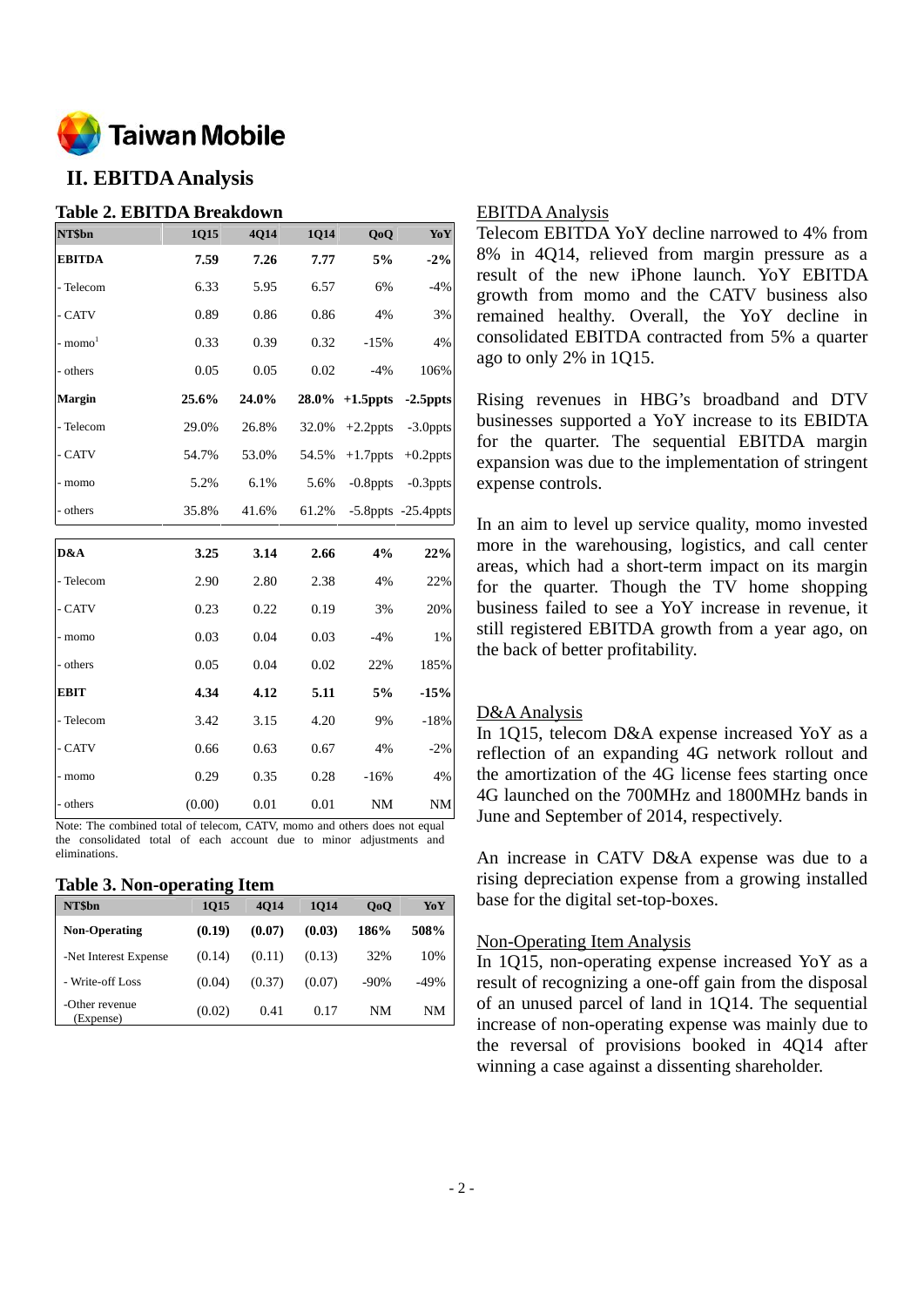

# **III. Income Statement Analysis**

### **Table 4. 1Q15 Consolidated Results vs. Forecast**

| NT\$bn                      | 1Q15   | YoY    | QoQ    | % of 1Q15<br><b>Forecast</b> |
|-----------------------------|--------|--------|--------|------------------------------|
| <b>Revenue</b>              | 29.72  | 7%     | $-2\%$ | 98%                          |
| <b>Operating Cost</b>       | 20.98  | 17%    | $-2\%$ | 99%                          |
| <b>Operating Expense</b>    | 4.40   | $-5%$  | $-5%$  | 92%                          |
| <b>Operating Income</b>     | 4.34   | $-15%$ | 5%     | 100%                         |
| Non-op. Income<br>(Expense) | (0.19) | 508%   | 186%   | 103%                         |
| Pre-tax Income              | 4.15   | $-18%$ | 2%     | 99%                          |
| <b>Net Income</b>           | 3.81   | $-7%$  | 25%    | 113%                         |
| EPS (NT\$)                  | 1.40   | $-8%$  | 26%    | 114%                         |
| <b>EBITDA</b>               | 7.59   | $-2\%$ | 5%     | 98%                          |
| <b>EBITDA</b> margin        | 25.6%  |        |        |                              |

### Income Statement Analysis

### *YoY Analysis*

In 1Q15, consolidated revenue increased by 7% YoY credited to strong handset sales and revenue rises in the retail and CATV businesses. EBITDA in the quarter did not rise largely due to more handset subsidies arising from higher bundled 4G handset sales volume.

Nonetheless, the 2% EBITDA YoY decline in 1Q15 narrowed from a 5% YoY drop in 4Q14. Drops in operating income and EPS were a function of higher 4G D&A.

### *Guidance Achievement Rate Analysis*

We missed our revenue target by 2% due to lower 3G and TV home shopping revenue in the quarter. With strict expense disciplines and tax expense write-back, we managed to beat our EPS target by 14% in 1Q15.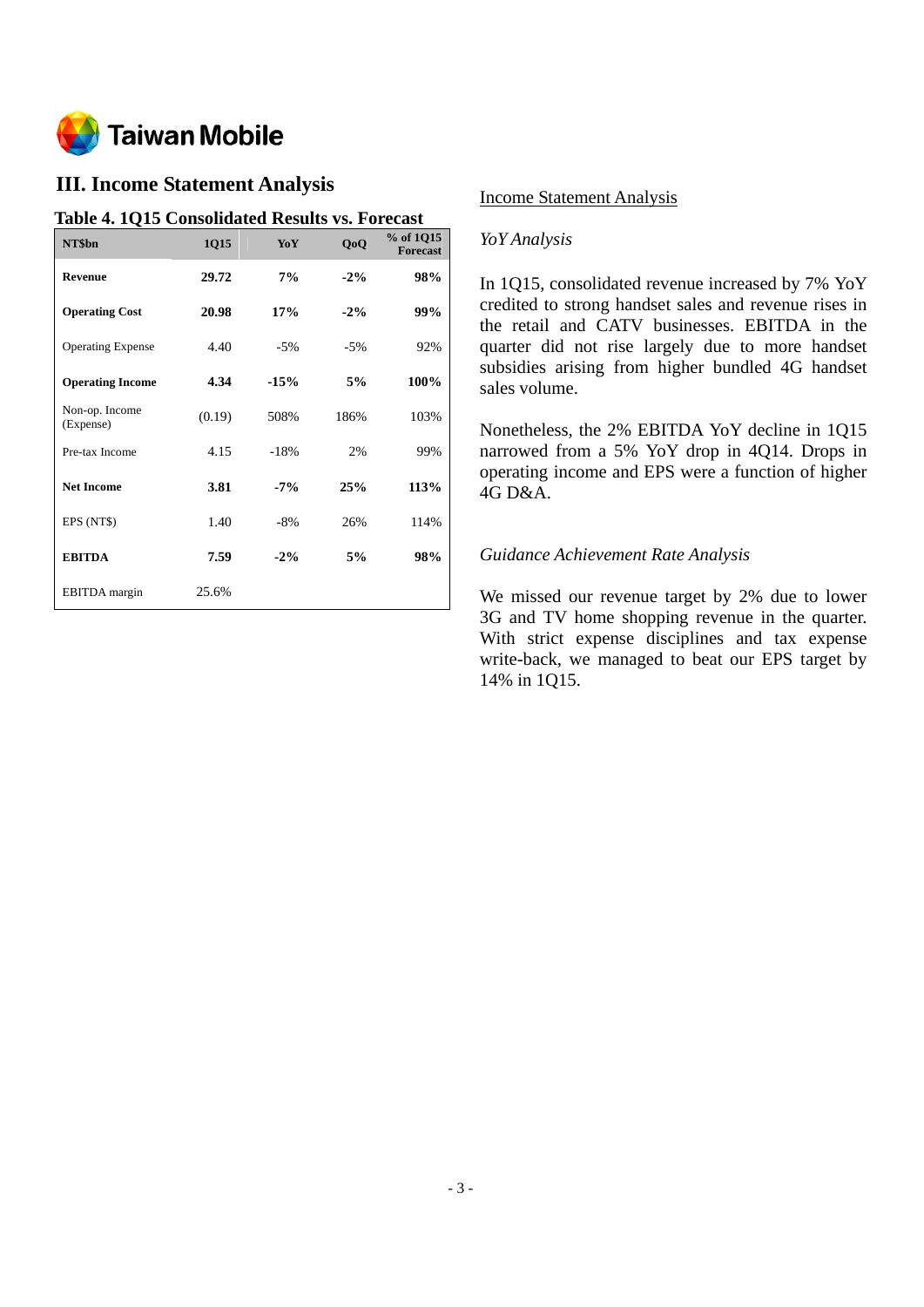

## **IV. Cash Flow Analysis**

## **Table 5. Cash Flow**

| NT\$bn                                                                                        | 1Q15   | 4Q14    | 1Q14   |
|-----------------------------------------------------------------------------------------------|--------|---------|--------|
| <b>Total Op Sources/(Uses)</b>                                                                | 5.38   | 7.23    | 6.84   |
| Pre-tax Income                                                                                | 4.15   | 4.05    | 5.03   |
| Depreciation                                                                                  | 2.62   | 2.53    | 2.35   |
| Amortization                                                                                  | 0.63   | 0.61    | 0.32   |
| Changes in Working Capital                                                                    | (2.29) | (0.54)  | (0.99) |
| <b>Asset Write-off Add-backs</b>                                                              | 0.04   | 0.37    | 0.07   |
| Other Add-backs                                                                               | 0.23   | 0.21    | 0.06   |
| <b>Net Investing</b><br>Sources/(Uses)                                                        | (6.68) | (10.23) | (0.99) |
| Capex <sup>1</sup>                                                                            | (3.29) | (4.07)  | (2.27) |
| 4G spectrum fee-<br>(5HMz on 700Mhz)                                                          | (3.43) |         |        |
| Divestment (Acquisition)                                                                      | 0.00   | (4.33)  | (0.11) |
| <b>Other Financial Assets</b><br>(Increase)                                                   | 0.03   | (1.88)  | 0.18   |
| Cash from the consolidation<br>of Subsidiary                                                  |        |         | 1.19   |
| Others                                                                                        | 0.01   | 0.05    | 0.02   |
| <b>Net Financing</b><br>Sources/(Uses)                                                        | 1.62   | 3.90    | (5.63) |
| <b>Short-Term Borrowings</b>                                                                  | (5.10) | (1.27)  | (6.76) |
| Commercial Paper Payable<br>Increase                                                          | 6.39   | (0.20)  | (1.90) |
| Long-Term Bank Loan                                                                           | 0.45   | (1.00)  | 3.00   |
| Disposal of Treasury Shares                                                                   |        | 2.97    |        |
| Minority Interest Increase                                                                    |        | 3.46    |        |
| Others                                                                                        | (0.11) | (0.06)  | 0.03   |
| Net Cash Position Chg.<br>Inclusive of properments for equipment and the equipment of compute | 0.31   | 0.92    | 0.22   |

1. Inclusive of prepayments for equipment and the acquisition of computer software & other intangible assets

#### **Table 6. Capex & FCF**

| NT\$bn                | <b>1015</b> | <b>4014</b> | 1014 |
|-----------------------|-------------|-------------|------|
| <b>Cash Capex</b>     | 3.29        | 4.07        | 2.27 |
| - Mobile              | 2.33        | 3.06        | 1.48 |
| - Fixed-line          | 0.46        | 0.48        | 0.32 |
| - Cable MSO           | 0.25        | 0.22        | 0.34 |
| - momo & others       | 0.25        | 0.31        | 0.13 |
| % of Revenue          | $11\%$      | 13%         | 8%   |
| <b>Free Cash Flow</b> | 2.09        | 3.16        | 4.57 |

### Cash Flow Analysis

1Q15 operating cash inflow decreased both QoQ and YoY mainly due to a higher handset payment made in the quarter.

The 1Q15 net investing cash outflow was mainly for 1) a NT\$3.29bn cash capex and 2) a NT\$3.43bn payment to acquire the 5MHz spectrum on the 700MHz band from Ambit. The level decreased from 4Q14 when we had a NT\$2.98bn investment in Ambit and a NT\$3.18bn cash management investment made by momo.

In terms of 1Q15 financing activities, as we are still in the process of 4G infrastructure roll-out, gearing still went up compared to a year ago. But it has been reduced from last quarter's level.

#### Capex and Free Cash Flow Analysis

1Q15 cash capex came off slightly from a quarter ago mainly due to a reduction in mobile capex. Mobile capex was used to further expand our 4G network coverage and deploy carrier aggregation on more base stations. 1Q15 free cash flow was lower due to smaller operating cash inflows compared to a quarter and a year ago.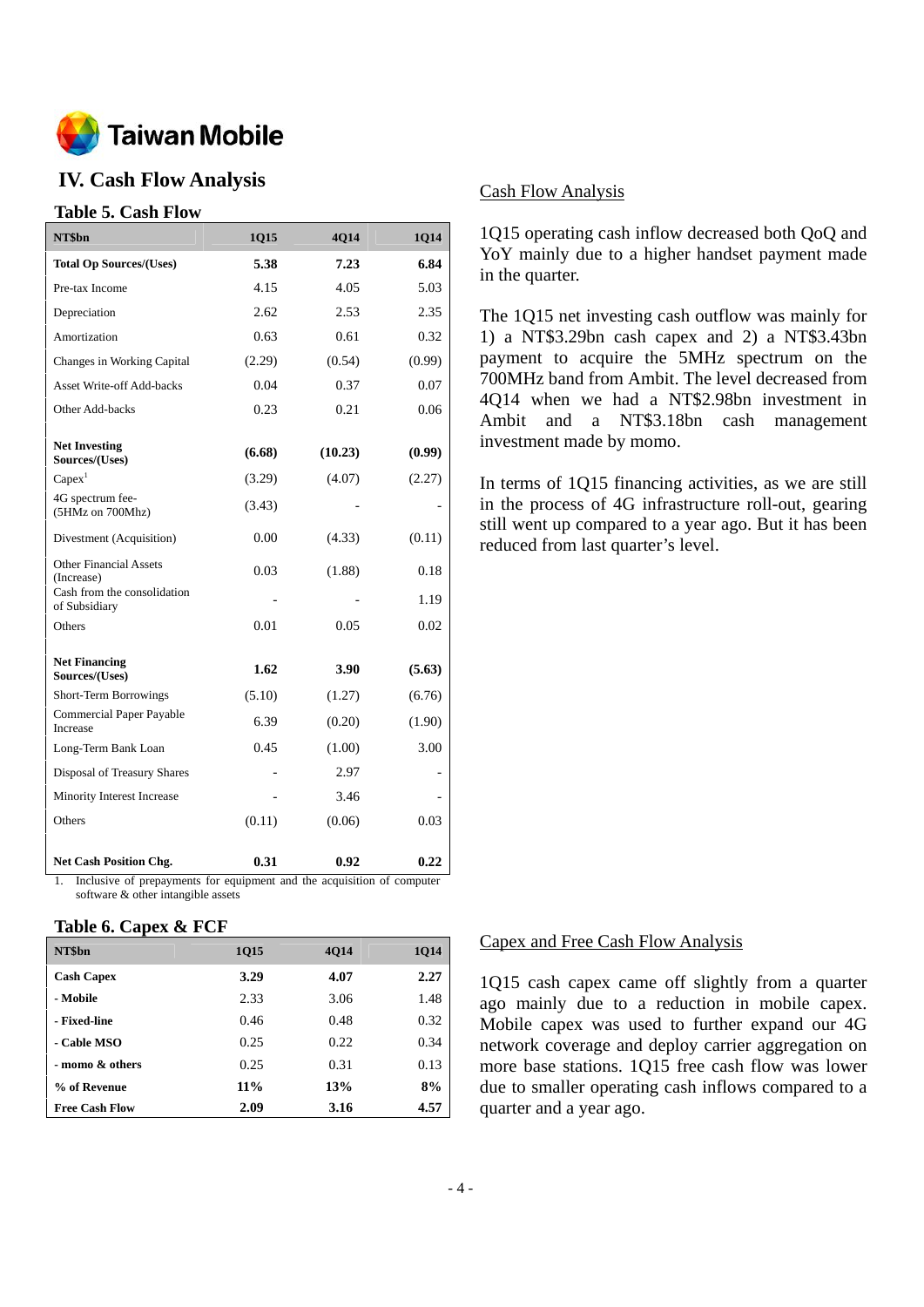

## **V. Balance Sheet Analysis**

#### **Table 7. Balance Sheet**

| NT\$bn                          | 1Q15    | 4Q14    | 1Q14    |
|---------------------------------|---------|---------|---------|
| <b>Total Assets</b>             | 157.23  | 153.54  | 142.93  |
| <b>Current Assets</b>           | 33.29   | 32.83   | 28.54   |
| - Cash & Cash Equivalents       | 8.22    | 7.90    | 8.18    |
| - Accounts Receivable           | 15.03   | 15.02   | 14.15   |
| - Inventories                   | 3.25    | 3.21    | 2.94    |
| - Available-for-Sale Assets     | 2.22    | 2.21    | 0.97    |
| - Other Current Assets          | 4.57    | 4.48    | 2.31    |
| Non-current Assets              | 123.94  | 120.70  | 114.39  |
| - Long-Term Investment          | 4.77    | 5.07    | 2.47    |
| - Property and Equipment        | 47.18   | 47.07   | 42.81   |
| - Concession                    | 42.30   | 39.10   | 40.02   |
| - Other Non-current Assets      | 29.69   | 29.46   | 29.09   |
| <b>Liabilities</b>              | 87.10   | 87.04   | 78.52   |
| <b>Current Liabilities</b>      | 56.12   | 53.47   | 49.62   |
| - ST Debt                       | 13.80   | 18.90   | 23.84   |
| - Commercial Paper Payable      | 11.98   | 5.59    | 0.50    |
| - LT Borrowings due in one year | 5.21    | 2.21    | 1.21    |
| - Other Current Liabilities     | 25.13   | 26.77   | 24.06   |
| Non-current Liabilities         | 30.98   | 33.57   | 28.91   |
| - Long-Term Borrowings          | 25.42   | 27.98   | 23.08   |
| - Other Non-current Liabilities | 5.55    | 5.59    | 5.83    |
| <b>Shareholders' Equity</b>     | 70.13   | 66.50   | 64.41   |
| -Paid-in Capital                | 34.21   | 34.21   | 34.21   |
| -Capital Surplus                | 14.72   | 14.72   | 12.48   |
| -Legal Reserve                  | 21.54   | 21.54   | 19.26   |
| -Un-appropriated Earnings       | 4.83    | 4.83    | 6.61    |
| -Treasury Shares                | (29.72) | (29.72) | (31.08) |
| -Non-controlling Interest       | 6.36    | 6.25    | 3.04    |
| -Retained Earnings & Others*    | 18.20   | 14.67   | 19.89   |

\* Including YTD profits and other equity items

#### **Table 8. Ratios**

|                                   | 1015 | <b>4014</b> | <b>1014</b> |
|-----------------------------------|------|-------------|-------------|
| <b>Current Ratio</b>              | 59%  | 61%         | 58%         |
| Interest Coverage (x)             | 25.3 | 31.9        | 34.5        |
| <b>Net Debt (Cash) to Equity</b>  | 69%  | 70%         | 63%         |
| Net Debt $(Cash)$ to EBITDA $(x)$ | 1.47 | 1.49        | 1.30        |
| <b>ROE</b> (annualized)           | 24%  | 20%         | 2.7%        |
| <b>ROA</b> (annualized)           | 10%  | 8%          | 12%         |

### Assets

Cash balance remained stable at around NT\$8bn in 1Q15.

Long-term investment increased YoY mainly resulting from TWM's acquisition of a 14.9% stake in Ambit in 4Q14.

The YoY increase in PP&E mainly came from the continuous addition of 4G equipment and a land purchase made by momo in 2Q14 to build its own warehousing and logistics center.

The QoQ and YoY increases in concession were due to TWM's purchase of the 5MHz spectrum from Ambit in 1Q15.

### Liabilities & Shareholders' Equity

TWM's gross debt increased slightly by NT\$1.74bn from a quarter ago, mainly due to the purchase of more LTE spectrum.

Other current liabilities decreased QoQ as more payments related to handsets and employee bonuses were made in 1Q15. Compared to a year ago, 1Q15 accounts payables were higher as a result of more purchases for handsets and the retail business.

On a YoY basis, capital surplus increased due to the following changes made in 4Q14: 1) the sale of 32mn of TWM's treasury shares, 2) momo's rights issue for its IPO and 3) TWM's disposal of some momo shares for greenshoe purposes. Shareholders' equity also rose YoY accordingly.

### Ratio Analysis

Current ratio and ratio of net debt to EBITDA remained stable. Rising interest expense from higher debt level resulted in lower interest coverage. However, both ROE and ROA improved QoQ from higher net profits reported in the quarter.